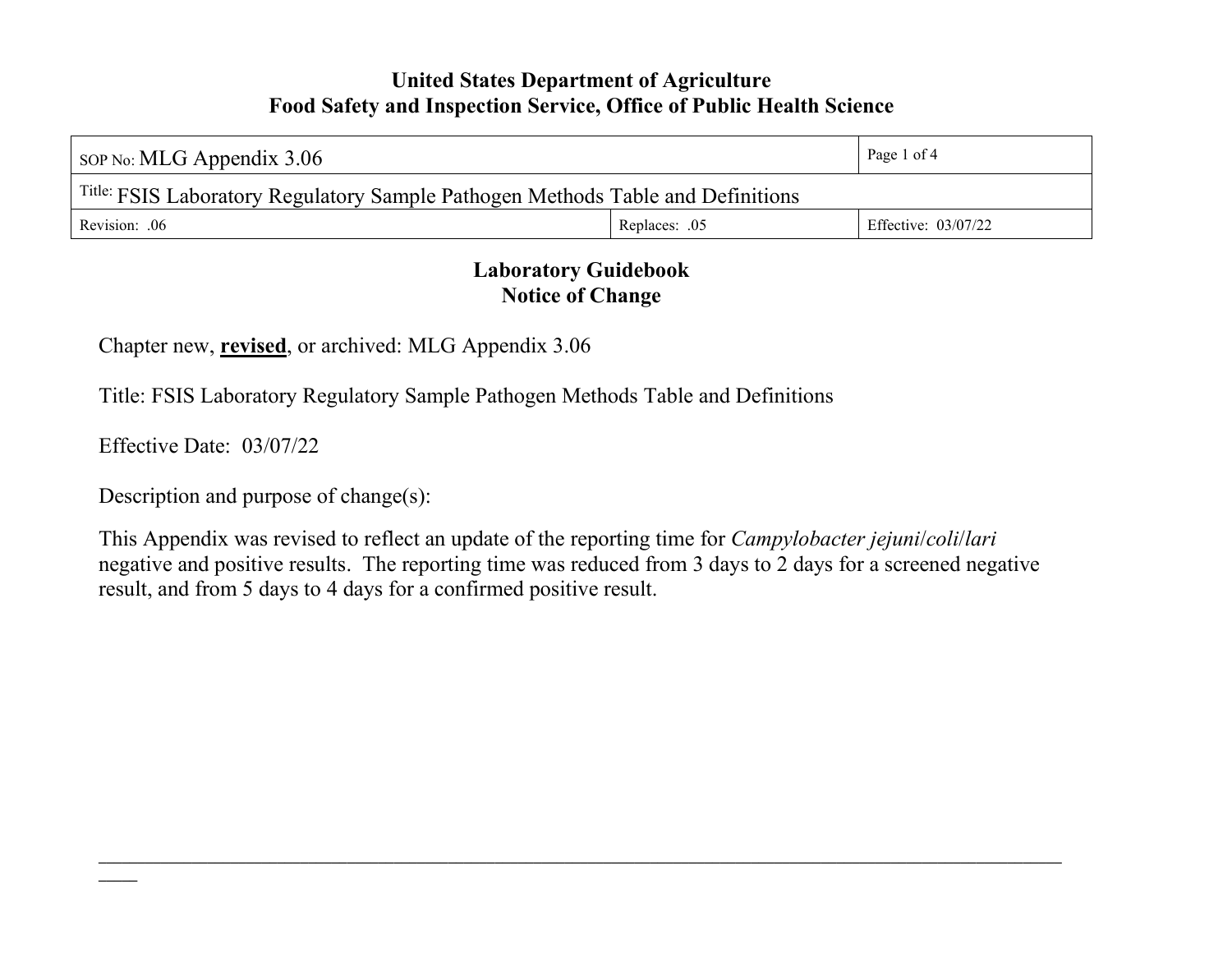| $\vert$ sop No: MLG Appendix 3.06                                               |               | Page 2 of 4         |  |  |
|---------------------------------------------------------------------------------|---------------|---------------------|--|--|
| Title: FSIS Laboratory Regulatory Sample Pathogen Methods Table and Definitions |               |                     |  |  |
| Revision: .06                                                                   | Replaces: .05 | Effective: 03/07/22 |  |  |

#### **APP 3.1 Introduction**

This appendix summarizes key steps of the Microbiology Laboratory Guidebook (MLG) 4 *Salmonella*, MLG 8 *Listeria monocytogenes*, MLG 5C Shiga toxin-producing *Escherichia coli* (STEC), and MLG 41 *Campylobacter jejuni*/*coli*/*lari* methods. The terminology used for describing method results are defined in the glossary.

Table 1 lists the screening technology and result reporting timeline for each method. On Day 1, regulatory samples arrive in the laboratory. Days listed for each analyte does not include delays (e.g., restreak for purity, waiting for completion of all analyses, rare strains requiring additional testing). Turnaround for these delays could include up to an additional 13 days. All confirmed positive isolates are forwarded to the Microbiology Characterization Branch (MCB) for further testing and upon completion are maintained in long-term storage. Table 1 does not include further characterization testing, e.g., Whole Genome Sequencing (WGS) and/or antimicrobial resistance (AMR) analyses.

AMR analyses are also performed on *Salmonella*, STEC, and *Campylobacter* as part of the National Antimicrobial Resistance Monitoring System (NARMS). This testing provides continuous monitoring of AMR profiles and allows detection of novel and emerging phenotypes and/or genotypes.

FSIS Laboratories utilize WGS data to infer the *Salmonella* serotype.

WGS is performed on all isolates and has replaced PFGE as the primary tool for determining source attribution and relatedness to other clinical, food, and environmental isolates. Sequence data is uploaded to the National Center for Biotechnology Information's (NCBI) website and is available to the public. Tools on the site compare the sequences to all uploads and ascertain relatedness and identify genes of interest. The data is also uploaded to CDC's PulseNet for further sharing and analysis with Federal and State public health partners.

 $\mathcal{L} = \{ \mathcal{L} \mathcal{L} \mathcal{L} \mathcal{L} \mathcal{L} \mathcal{L} \mathcal{L} \mathcal{L} \mathcal{L} \mathcal{L} \mathcal{L} \mathcal{L} \mathcal{L} \mathcal{L} \mathcal{L} \mathcal{L} \mathcal{L} \mathcal{L} \mathcal{L} \mathcal{L} \mathcal{L} \mathcal{L} \mathcal{L} \mathcal{L} \mathcal{L} \mathcal{L} \mathcal{L} \mathcal{L} \mathcal{L} \mathcal{L} \mathcal{L} \mathcal{L} \mathcal{L} \mathcal{L} \mathcal{L} \$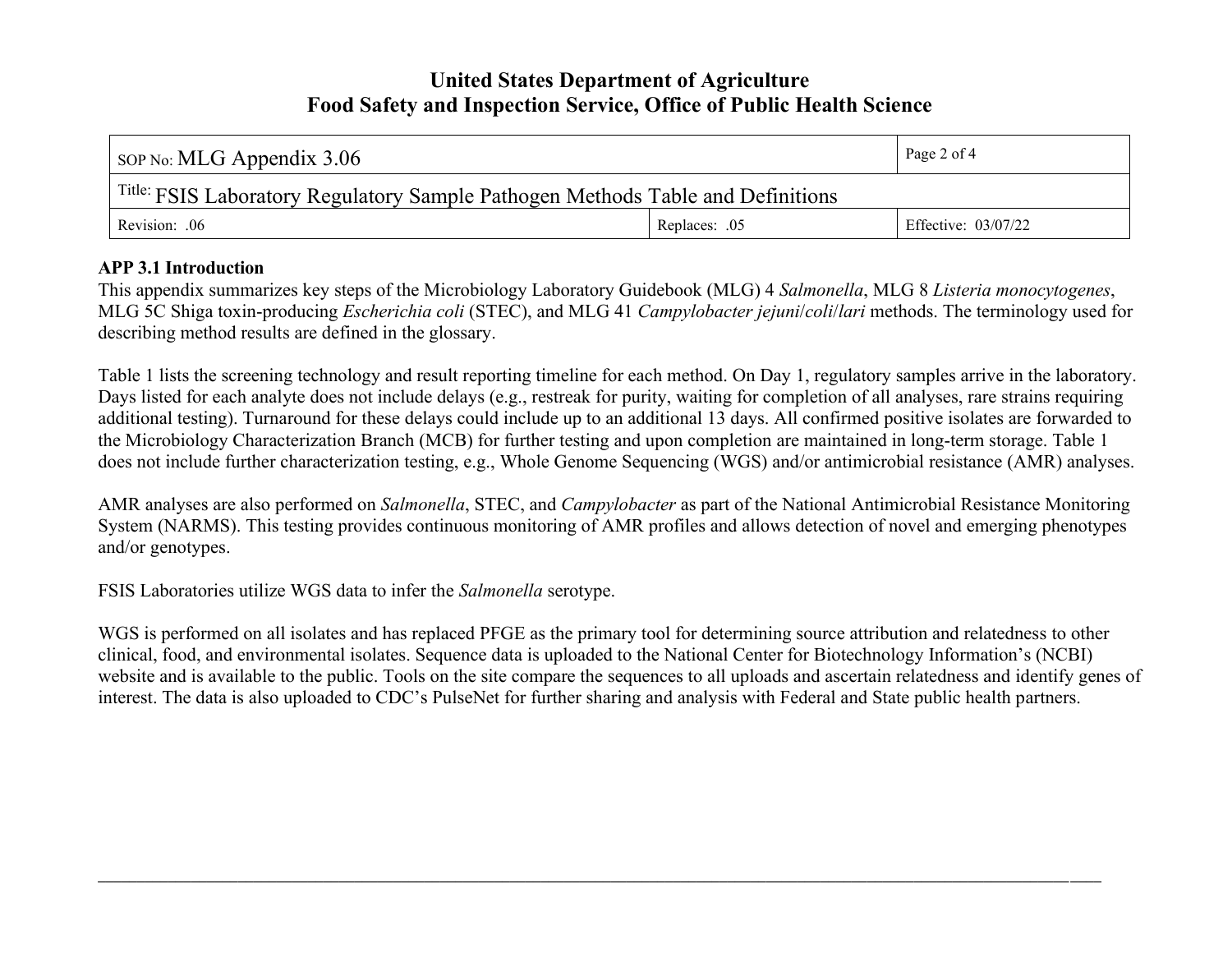| $\sim$ SOP No: MLG Appendix 3.06                                                           |               | Page $3$ of $4$     |  |  |
|--------------------------------------------------------------------------------------------|---------------|---------------------|--|--|
| <sup>Title:</sup> FSIS Laboratory Regulatory Sample Pathogen Methods Table and Definitions |               |                     |  |  |
| Revision: .06                                                                              | Replaces: .05 | Effective: 03/07/22 |  |  |

Table 1. Summary of Laboratory Regulatory Sample Pathogen Methods for STEC, *L. monocytogenes*, *Salmonella*, and *Campylobacter.*

| Analyte           | <b>Microbiology</b> | <b>Screen Test</b>  | <b>Confirmatory Tests</b>                              | Days to         | Days to       | Days to      | Days to          |
|-------------------|---------------------|---------------------|--------------------------------------------------------|-----------------|---------------|--------------|------------------|
|                   | Laboratory          |                     | (following culturing on tube and plating media;        | Reporting:      | Reporting:    | Reporting:   | Reporting: Final |
|                   | <b>Guidebook</b>    |                     | and following Immuno-Magnetic Separation               | <b>Screen</b>   | Potential +   | Presumptive  | $+$ Result       |
|                   | Chapter #           |                     | [IMS] bead capture for STEC)                           | <b>Negative</b> | <b>Result</b> | $+$ Result   |                  |
| <b>STEC</b>       | MLG 5C              | iQ-Check VirX and   | O group serological and genetic confirmation:          | Day 2           | Day 2         | Day $3$      | Day 4            |
|                   |                     | iQ-Check SerO II    | Latex agglutination test kit and Real-Time PCR         |                 |               |              |                  |
| Based on          |                     | Detection Assay     |                                                        |                 | (Limited)     |              |                  |
| specifications of |                     | (stx, eae, O group) | Isolate confirmation:                                  |                 |               |              |                  |
| MT sampling       |                     |                     | Bruker <sup>®</sup> MALDI Biotyper                     |                 | distribution) |              |                  |
| project           |                     |                     |                                                        |                 |               |              |                  |
|                   |                     |                     | Real-Time PCR Shiga toxin genes confirmation:          |                 |               |              |                  |
|                   |                     |                     | stx and eae genes; if needed for inconclusive results, |                 |               |              |                  |
|                   |                     |                     | <b>WGS</b>                                             |                 |               |              |                  |
| Listeria          | MLG 8               | 3M Molecular        | Observation of $\beta$ -hemolytic colonies             | Day 3           | <b>NA</b>     | Day $4-5$    | <b>Day 5-6</b>   |
| monocytogenes     |                     | Detection Assay     |                                                        |                 |               |              |                  |
|                   |                     |                     | Isolate confirmation:                                  |                 |               |              |                  |
|                   |                     |                     | Bruker <sup>®</sup> MALDI Biotyper;                    |                 |               |              |                  |
|                   |                     |                     |                                                        |                 |               |              |                  |
|                   |                     |                     | Genetic Identification Testing, if needed, for         |                 |               |              |                  |
|                   |                     |                     | $speciation - WGS$                                     |                 |               |              |                  |
| Salmonella spp.   | MLG4                | 3M Molecular        |                                                        | Day 2           | <b>NA</b>     | Day 5        | <b>Day 5-6</b>   |
|                   |                     | Detection Assay     | Isolate confirmation:                                  |                 |               | NA for       |                  |
|                   |                     |                     | Bruker <sup>®</sup> MALDI Biotyper                     |                 |               | <b>HACCP</b> |                  |
| Campylobacter     | MLG 41              | 3M Molecular        | Typical colonies subject to same day confirmation:     | Day 2           | <b>NA</b>     | <b>NA</b>    | Day 4            |
| jejuni/coli/lari  |                     | Detection Assay     | Bruker <sup>®</sup> MALDI Biotyper                     |                 |               |              |                  |
| for Enrichment    |                     |                     |                                                        |                 |               |              |                  |
| method            |                     |                     |                                                        |                 |               |              |                  |

 $\mathcal{L} = \{ \mathcal{L} \mathcal{L} \mathcal{L} \mathcal{L} \mathcal{L} \mathcal{L} \mathcal{L} \mathcal{L} \mathcal{L} \mathcal{L} \mathcal{L} \mathcal{L} \mathcal{L} \mathcal{L} \mathcal{L} \mathcal{L} \mathcal{L} \mathcal{L} \mathcal{L} \mathcal{L} \mathcal{L} \mathcal{L} \mathcal{L} \mathcal{L} \mathcal{L} \mathcal{L} \mathcal{L} \mathcal{L} \mathcal{L} \mathcal{L} \mathcal{L} \mathcal{L} \mathcal{L} \mathcal{L} \mathcal{L} \$